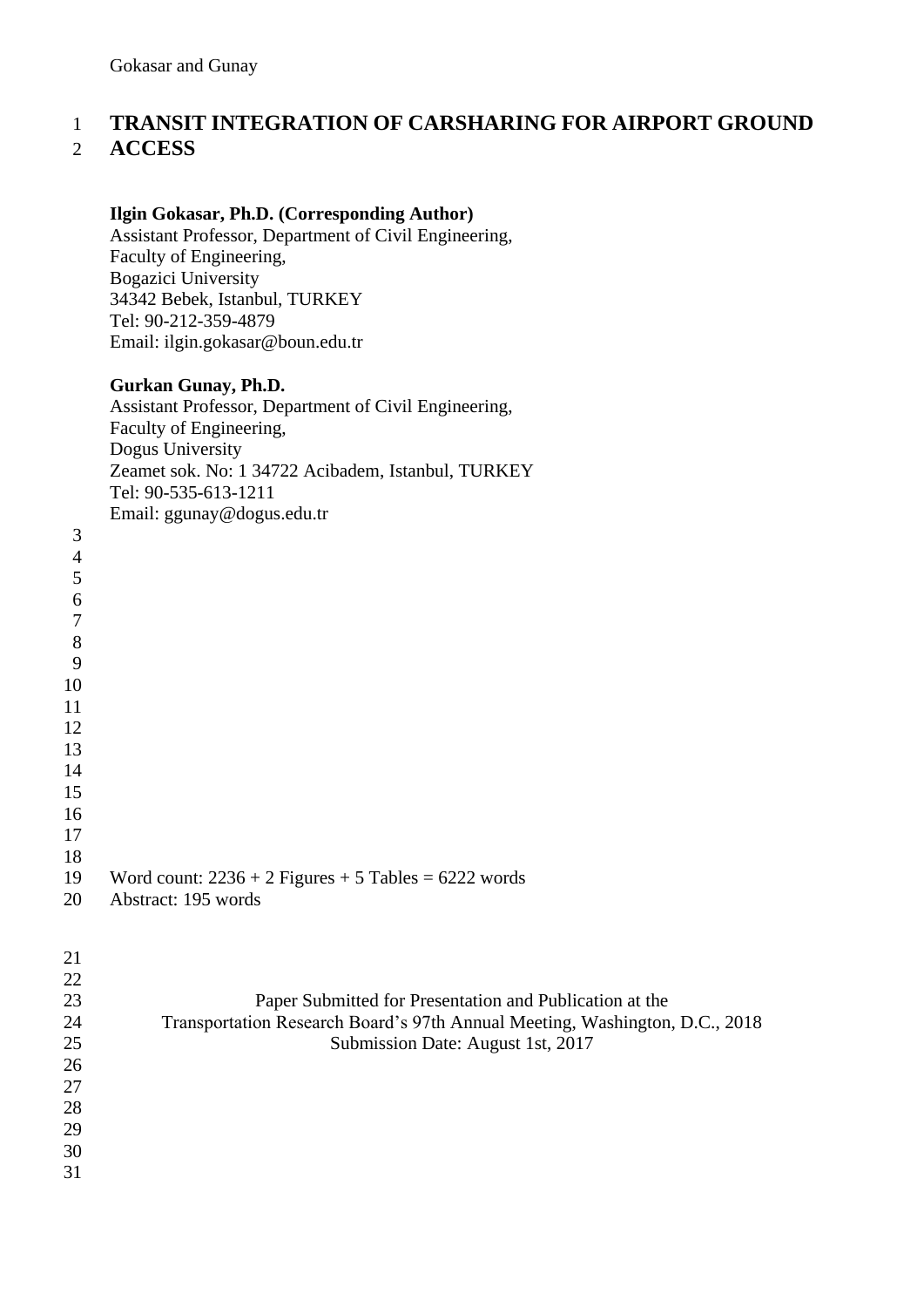#### **ABSTRACT**

 As air travel becomes more significant every day, the accessibility of the airports for the passengers are gaining more importance. Thus, mode choice in terms of airport access becomes a crucial issue. However, while choosing the mode of trip to airports, many passengers opt for comfort and; hence, they choose taxi or private vehicles, which causes an increase of traffic volume in the network. Therefore, to address this issue, a carsharing service to airports was proposed, and Istanbul Atatürk International Airport (IST) was inspected as a case study. The service structure makes use of the carparks of shopping malls in Istanbul. Passengers will simply arrive at one of the shopping malls by any mode and drive to the airport by one of the carsharing vehicles, and park it at the designated parking area at the airport. The service can also be used for the trips in the opposite direction. It was observed that the cost of carsharing is lower than of the private cars and taxis, and hence, carsharing may become an attractive trip mode for passengers who prefer comfort. For policy makers and authorities, several incentives to make the service beneficial were also suggested. 

Keywords: Carshare, airport access, shopping malls, private vehicle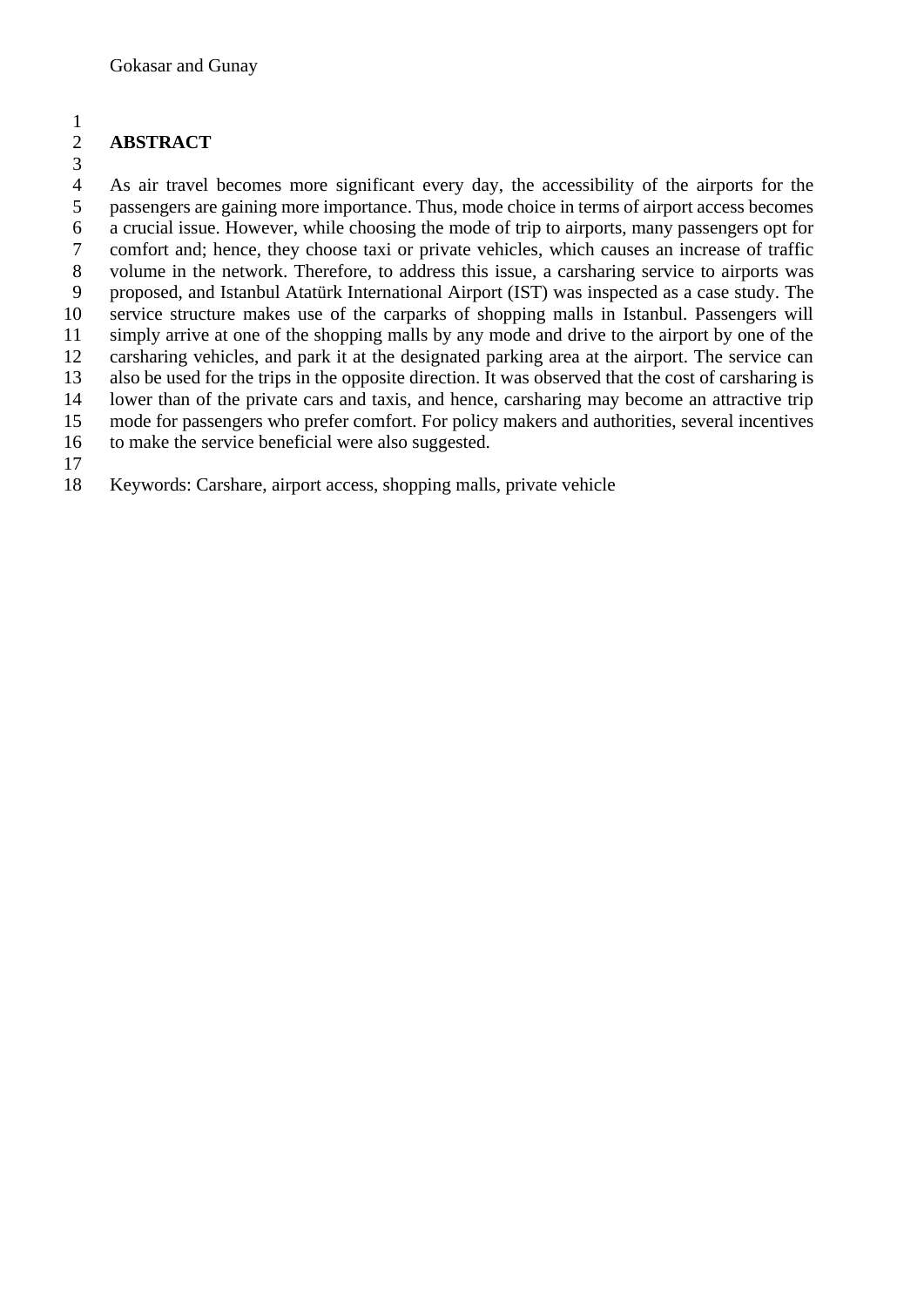### **INTRODUCTION AND BACKGROUND**

 Airports are crucial infrastructures for connecting a city to the other cities around the world. It is for this reason that the accessibility of an airport is one of the most critical factors for the passengers. With a population of nearly 15 million as of 2016 *(1)*, the city of Istanbul has one of the most congested traffics in the world *(2)*. One of the city's two airports, Istanbul Atatürk International Airport (IST), is one of the world's busiest airports in terms of passenger traffic *(3)*. Due to the high traffic congestion in Istanbul, it is important to provide alternative modes of transportation which will provide a decrease in the vehicular traffic generation by the airports and create a more accessible and sustainable system for airport access.

 IST has many alternative modes of transportation for accessing. A traveler can use the subway, taxi, the airport shuttle namely "HAVABUS", private vehicle (auto) or may be dropped-off at the airport by someone else. Excluding the subway choice, all other modes of transportation generates a road traffic and this must be minimized as much as possible to decrease the traffic congestion and the environmental pollution in Istanbul. While doing so, the characteristics of the travelers must be taken into consideration.

18 Analysis for reducing the number of private vehicles and taxis has showed that there are types<br>19 of passengers that have the highest potential for behavioral change. This can be accomplished of passengers that have the highest potential for behavioral change. This can be accomplished by changing perception of difficulty for using an alternative mode of transportation and providing more information for alternative modes of transportation such as drop-off or carshare or rental. However, there are also other types of passengers which have a great resistance to change their use of private vehicles for accessing the airport *(4)*. Important factors for passengers that are not using private vehicles are; on-time service, travel time, flexibility of departure time, frequency of service, lower cost relative to driving and luggage storage capacity *(5)*. Carsharing is a potential alternative for airport access due to its economic, accessible and environmentally friendly characteristic properties, which can satisfy these important factors for airport travelers. Especially combining the use of carsharing with transit systems can aid this goal tremendously.

 Carsharing is becoming more and more a mainstream transportation mode, which is operating worldwide in around 1100 cities as of 2004 *(6)*. It should be noted that the passengers that are inside the transit areas of influence are more likely to use public transit and for the passengers that are not, reimbursements must be made so that those passengers may incline to use public transportation by accessing them by their private cars or taxis *(7)*. However, public transportation may not cover the necessary gap, which is generated due to additional need for transportation. This gap can be narrowed by carsharing, which would otherwise be closed by the purchase of a new car, which will increase the number of vehicles in traffic gradually and can change the mobility behavior of the travelers in a significant way *(8)*. As the travel time and the cost increases for a trip, the likelihood of preference of carsharing mode also increases, making carsharing more and more attractive *(9)*. Vehicle owners are realizing that by sharing their vehicles, they have an opportunity to save money, which is another attractive property of the carsharing systems. For example, 25% of the respondents of a survey made in San Francisco who owned a personal vehicle are willing to share their personal vehicles *(10)*.

 In this study, a carsharing system for ground access to IST is proposed. The system that is proposed here appeals to passengers that prefer to use their private vehicles or taxis. The private

vehicle and taxi users, who do not prefer to use public transportation but still seek the level of

- comfort and rapidness of vehicular transportation, can use this system and can have significant
- savings in terms of gas and parking cost. Furthermore, the traffic congestion within the city is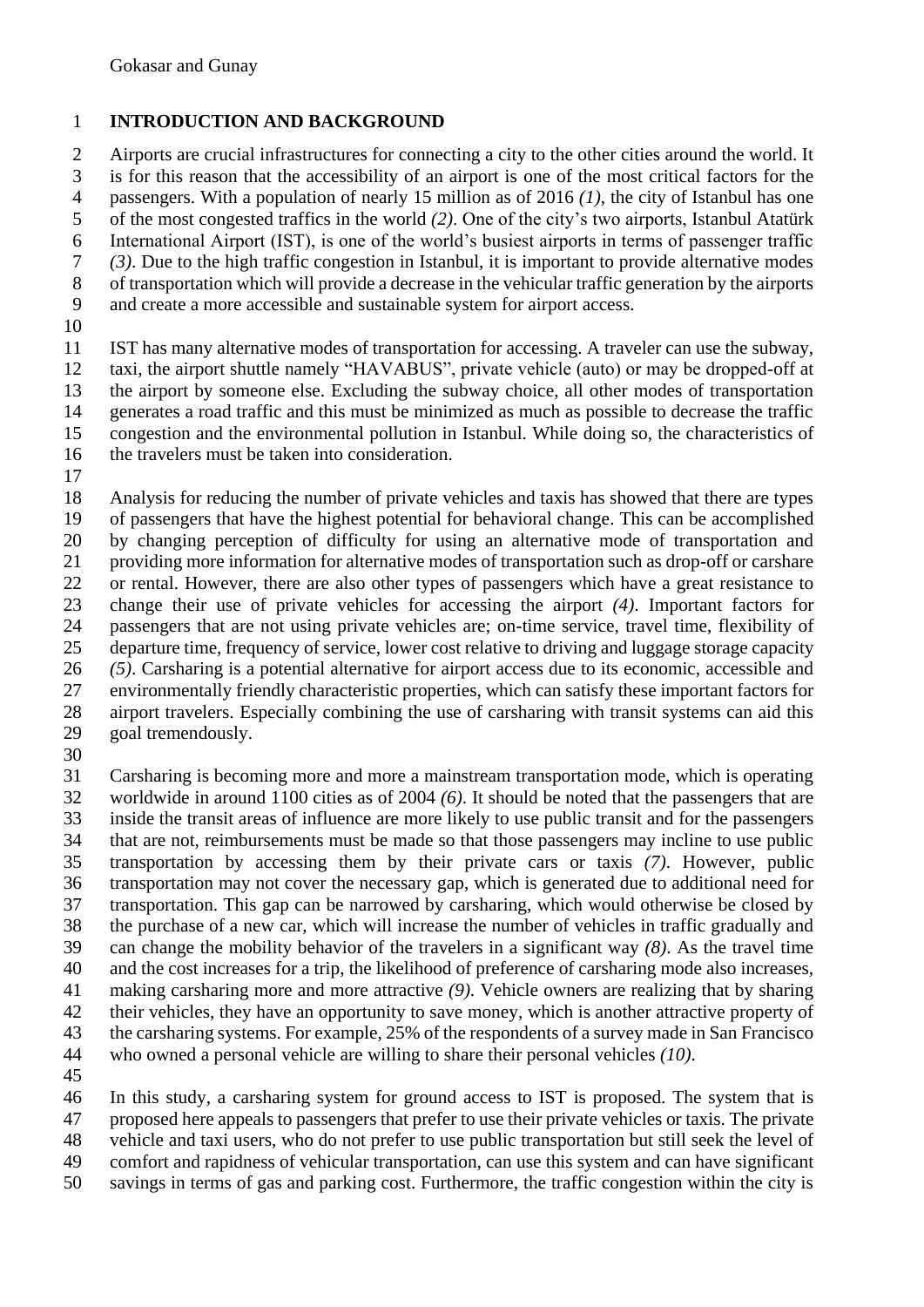expected to be reduced. The system also benefits the use of public transportation as a mode of transportation and the car parks of the shopping malls, which will decrease the vehicular traffic near the airport and in Istanbul general.

### **DATA AND RESULTS**

 The idea to propose the carsharing service was developed from the results of a survey conducted in IST during 4 random days in January 2015 with departing passengers, who were Istanbul residents. In the survey, convenience sampling method was used and the sample size was 546 *(7)*. Out of the 546 respondents, 237 passengers used auto and taxi mode while the remaining opted for the semi-rapid transit and drop-off modes to access IST. In this study, the target audience was the auto and taxi users because the study aimed to focus on deterring them from using their own vehicles and decrease the number of taxis already present in the traffic flow. Table 1 shows that majority (70.5 %) of these passengers preferred taxi to access IST.

#### 

#### **TABLE 1 Frequencies of Auto and Taxi Modes**

|              | <b>Frequency</b>               | $\frac{0}{0}$ |
|--------------|--------------------------------|---------------|
| Auto         | J                              |               |
| <b>Taxi</b>  | $\overline{\phantom{a}}$<br>10 |               |
| <b>Total</b> |                                |               |

 Transit area of influence can be defined as the certain area surrounding a transit station which is able to attract users for transit trips departing from that station *(11)*. *(7)* found that being located in transit area of influence of stations was observed as a significant factor in mode choice to access IST. As can be seen in Table 2, ratio of the passengers whose origin of trips to IST were located in the transit area of influence of a station is 51.9 %. Thus, it can be argued that even though a significant number of passengers could access to semi-rapid transit, they avoided using it for various reasons.

# **Influences**

#### 

| 26 | TABLE 2 Frequencies of Passengers Inside and Outside of Transit Area of |
|----|-------------------------------------------------------------------------|
| 27 | <b>Influences</b>                                                       |

|               | Frequency               | $\mathbf{0}$<br>70 |
|---------------|-------------------------|--------------------|
| Outside       | 4                       |                    |
| <b>Inside</b> | $1 \wedge \wedge$<br>~∼ |                    |
| <b>Total</b>  | $\cap$                  |                    |

 The argument stated above can also be supported by statistical tests. Two chi-squared tests for statistical dependency were performed with 5 % level of significance. Firstly, dependency between access mode type (auto or taxi) and trip purpose of the passenger as business or non- business was tested. Table 3 shows the distribution of the mode types and trip purpose of the passengers, as well as the associated chi-squared test. Significance of the chi-squared test implies that choice of auto or taxi is independent on the purpose of the trip.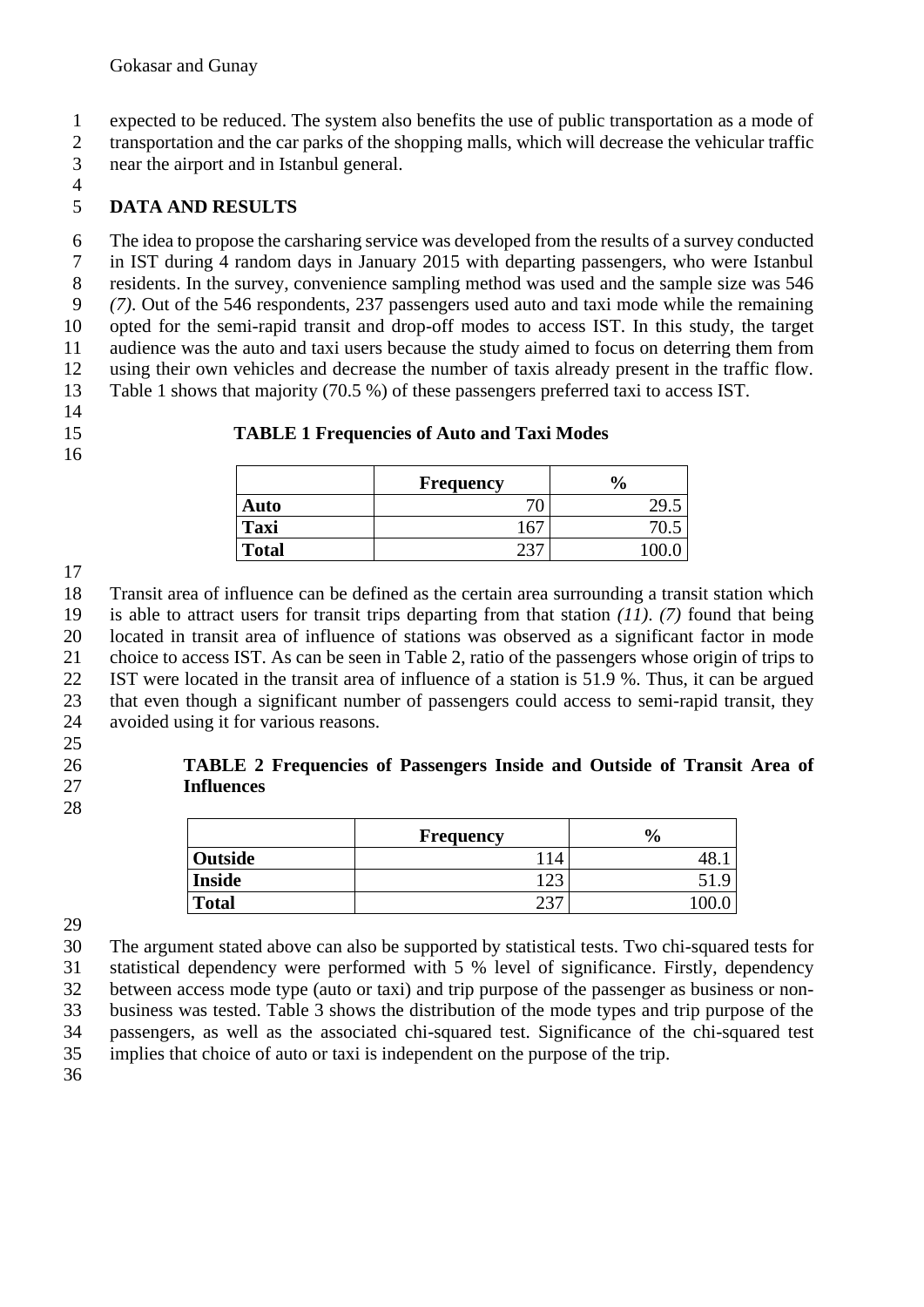## 2

#### 1 **TABLE 3 Dependency of Trip Purpose of Travel Mode**

|                           | <b>Non-Business</b> | <b>Business</b>     | <b>Total</b> |
|---------------------------|---------------------|---------------------|--------------|
| Auto                      | 36                  | 34                  | 70           |
| <b>Taxi</b>               | 95                  | 72                  | 167          |
| <b>Total</b>              | 131                 | 106                 | 237          |
|                           | <b>Value</b>        | <b>Significance</b> |              |
| <b>Pearson Chi-Square</b> | 0.594               | 0.441               |              |

 $\frac{3}{4}$ 4 Secondly, the same chi-squared test was applied for mode choice and location of the trip origin<br>5 whether it is inside the transit area of influence of a transit station. The data is given in Table 4, 5 whether it is inside the transit area of influence of a transit station. The data is given in Table 4, 6 and it can be seen from the significance value that the two conditions do not dependent on each 7 other. Hence, these independencies show that the interest in comfort of auto or taxi for airport access, trip purpose and location of the trip origin with respect to transit stations are irrelevant. access, trip purpose and location of the trip origin with respect to transit stations are irrelevant.

- 9
- 
- 11

#### 10 **TABLE 4 Dependency of Transit Area of Influence on Travel Mode**

|                                     | <b>Outside Influence Area</b> | <b>Inside Influence Area</b> | <b>Total</b> |
|-------------------------------------|-------------------------------|------------------------------|--------------|
| Auto                                | 38                            | 32                           |              |
| <b>Taxi</b>                         | 76                            | 91                           | 167          |
| <b>Total</b>                        | 114                           | 123                          | 237          |
|                                     | <b>Value</b>                  | <b>Significance</b>          |              |
| <b>Pearson</b><br><b>Chi-Square</b> | 1.522                         | 0.217                        |              |

12

13 Our proposal is implementing a carsharing service between various points of Istanbul and IST

14 in order to offer a lower trip cost for passengers who preferred to use taxi and private vehicles,

15 These various points can be the shopping malls in Istanbul, because they have sufficient parking

16 spaces, that public areas of the city lacks. As of 2017, there are 95 shopping malls in Istanbul.

17 These are shown in Figure 1.

18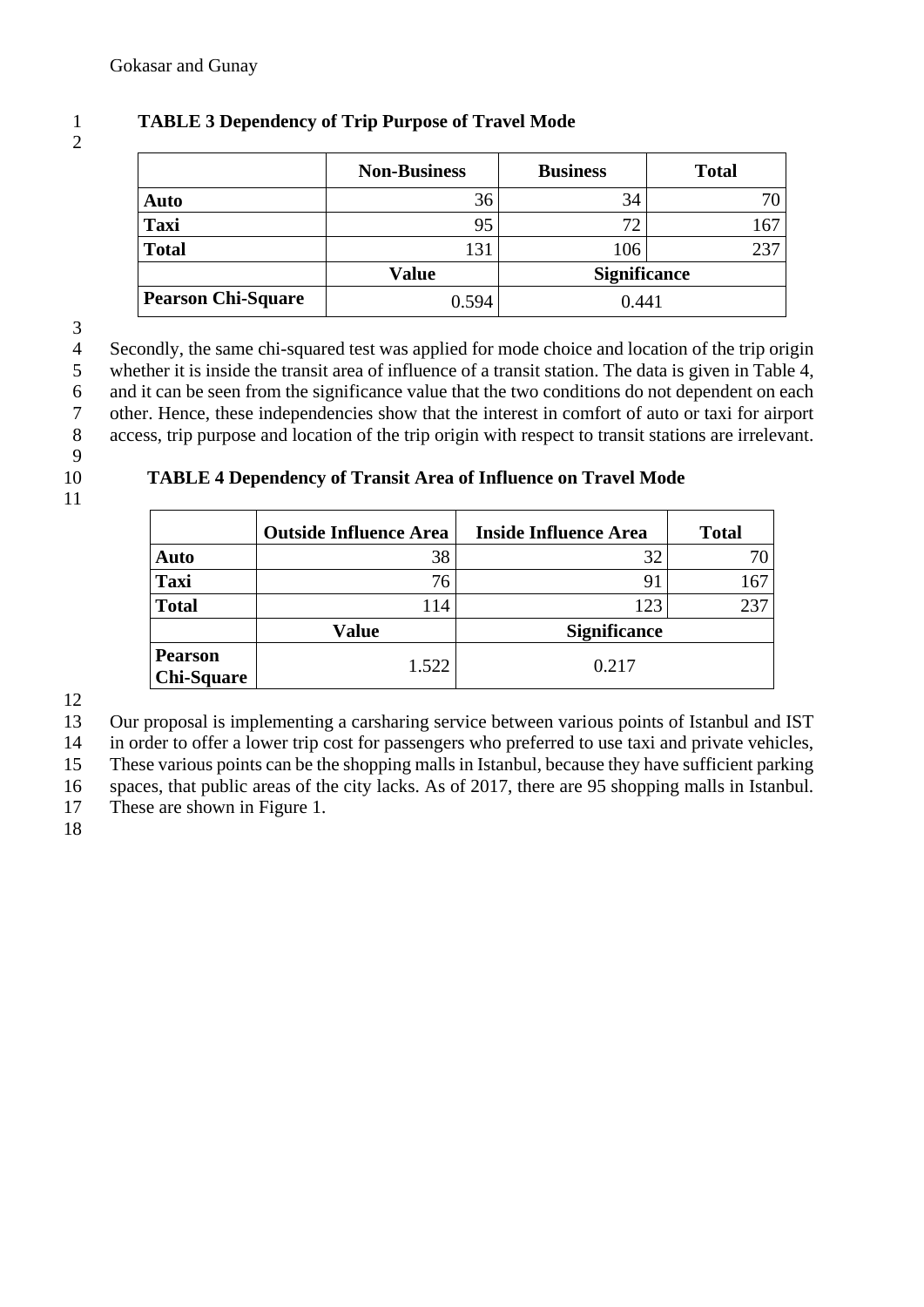

#### **FIGURE 1 Map of Istanbul with shopping C-centers and addresses of respondents**

The aim is attracting the passengers who use auto and taxi for airport access to these shopping malls to use carsharing. There is an existing carsharing service with parking lots located in several shopping malls *(12)*. A passenger can arrive at one of the shopping malls easily and take a carsharing vehicle to access IST, and can park the vehicle at the designated area at IST carpark. Hence, the passenger will pay less compared to taxi and private auto and travel in comfort. The cost breakdown of carsharing, taxi and private auto is given in Table 5. It is assumed that the passenger will leave his/her car at the IST carpark for at least 24 hours, where the corresponding parking fee is 42 TL *(13)*. It is also assumed that the passenger will only pay for one-hour usage cost (2 TL) in addition to the cost per distance (2 TL is the minimum fixed cost, varies with vehicle brand) *(14)*. The cost per distance of each mode is given as 0.55, 2.1 and 0.34 TL/km for carsharing, auto and taxi modes, respectively *(14–16)*. Hence, it can be inferred that even though the cost per distance of carsharing is more than of the auto, total cost to use private vehicle to access IST is more than the carsharing cost. Furthermore, it is easy to observe that cost of carsharing is less than that of taxi. Therefore, one can conclude that carsharing has the lowest cost among the three alternatives.

- 
- 

#### **TABLE 5 Cost Structure of Travel Modes to IST**

|                   | Cost  |                   |
|-------------------|-------|-------------------|
|                   | TL/km | <b>Fixed (TL)</b> |
| <b>Carsharing</b> |       |                   |
| <b>Taxi</b>       |       | 3.45              |
| Auto              |       | $42$ (One-day)    |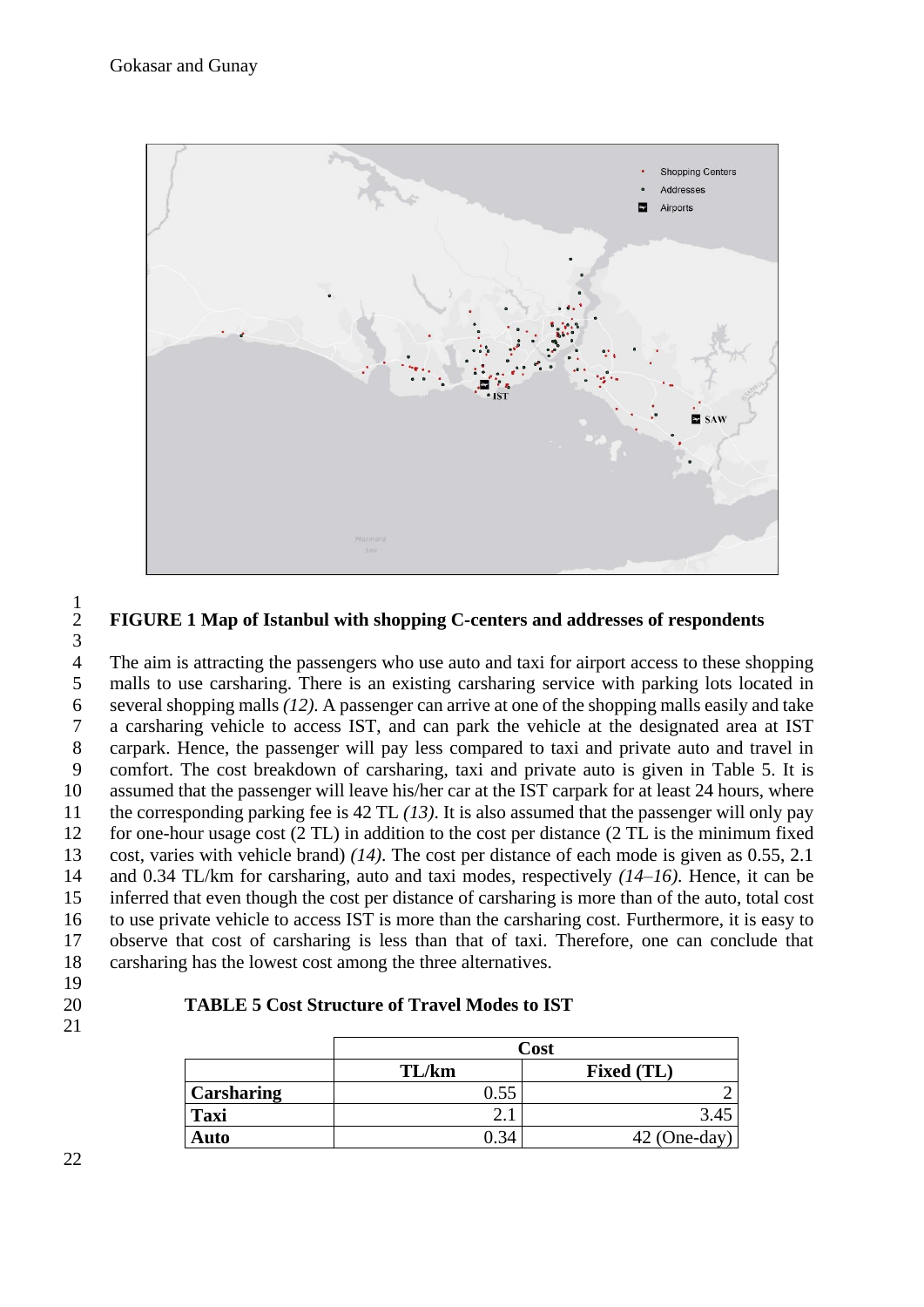#### Gokasar and Gunay

 The cost structure with respect to distance can also be observed in Figure 2. 39 districts with malls located very close to them were included. Even though one can access the nearest shopping mall by many modes, the study considered only walking, bus and metro modes for that. This is because the study assumed that changing many modes to access malls would make the carsharing usage to IST unattractive. In Figure 2, it can be seen that carsharing has the smallest cost among the all modes, even though the taxi cost is close to it when the trip distance is low. However, as the distance increases, cost of taxi becomes the highest of the three modes of subject. Taxi and auto costs are linear but cost of carsharing do not show any linearity due to the variable costs of reaching the nearest shopping mall.



 $\frac{11}{12}$ 

#### **CONCLUSIONS**

 This study focused on people who preferred auto and taxi modes to access IST and aimed to divert them to carsharing for that purpose. By doing so, it was possible to obtain a sustainable transportation mechanism in this context.

 Results of the study reveal the proposal of the carsharing service to IST from various points in Istanbul. These various points can be the carparks of the shopping malls. Passengers will simply access to these shopping malls by their private vehicle or public transit. Obviously, carharing can also be used for the trips in the opposite direction, and carpark of IST will have a dedicated area for carsharing vehicles. Istanbulcard may be used for the payments for the proposed carsharing service, which is the card used for payments in public transportation system in Istanbul. This would provide an automatic and easy payment system for users *(17)*.

There can be many incentives for users, carsharing companies and the bus authority in Istanbul.

- For the carsharing companies, the rent for the designated parking areas in the shopping malls
- and at IST may be reduced. The authorities may pay the remaining part of the rent. On the other
- hand, the bus ridership may increase thanks to the trips between the origin point of the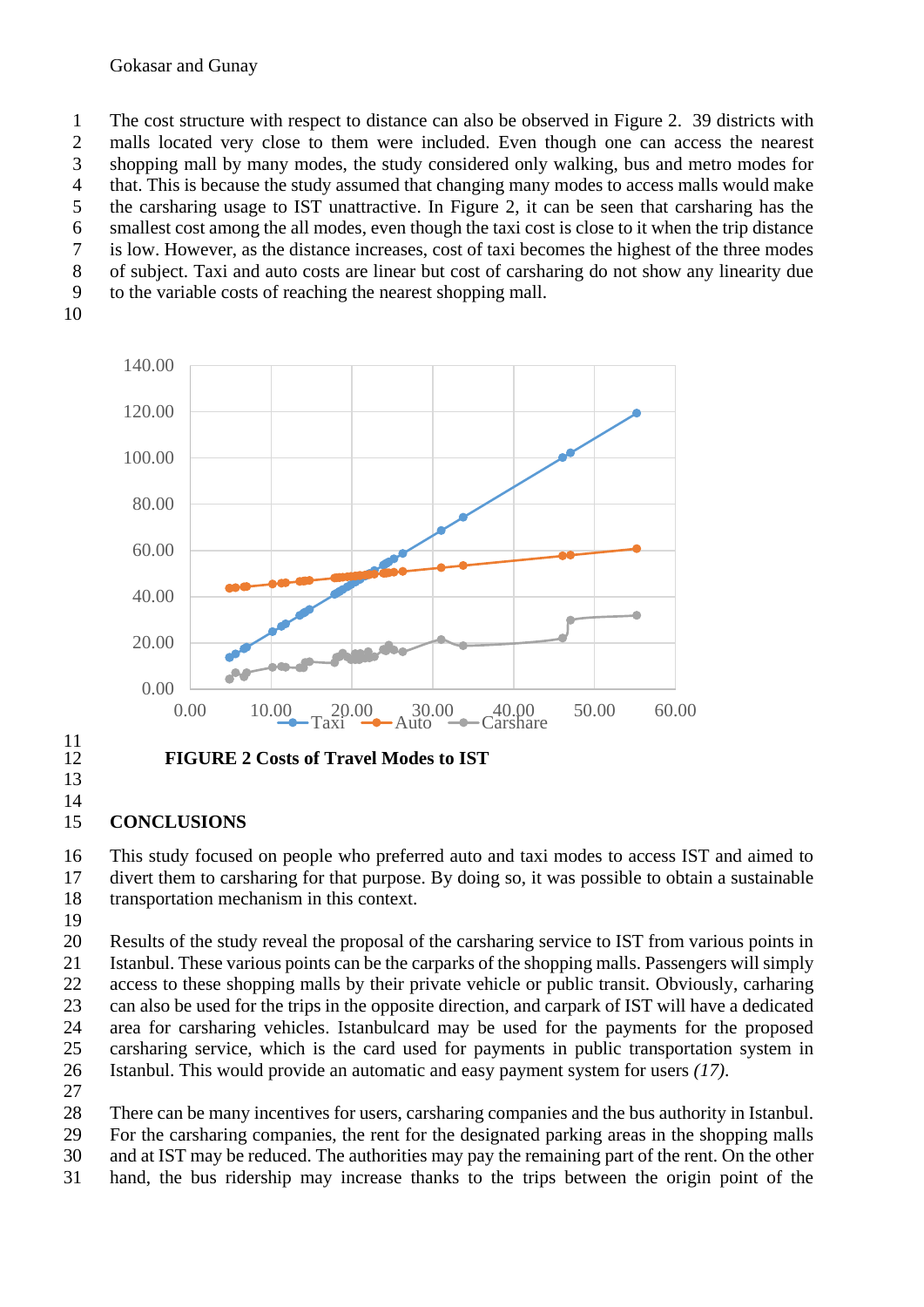passengers and the shopping malls; which is a positive contribution to the bus authority. This can also be supported by *(6)*, which explained that carsharing can be a good complement to public transit. Finally, for the users, one can name two incentives. First, if they access the shopping malls by their own vehicles, they may pay a reduced fee to the shopping malls for parking. Second, they may pay discounted public transit fee if they access the shopping malls by transit.

 With the carsharing service, there will be a positive outcome for the traffic network as well. As people get used to the carsharing concept in the long term, car ownership may reduce in future, as shown by other studies *(18, 19)*. Thus, in this context, one can see this carsharing service for airport ground access as a starting point.

 In time, the system familiarity among the users will be established and once it is done, the carparks for this service may not only be the ones of the shopping malls. Currently, the authority, Istanbul Metropolitan Municipality, owns carparks named ISPARK throughout the city. There are 45 carparks with a total capacity of 14000 cars *(20)*. So, in future, they should be used for carsharing services as well, because the number of shopping malls in the city is limited compared to number of ISPARK locations.

 There is an ongoing construction of a new airport in Istanbul. It is expected to start operating in late 2018. The proposed service can also be implemented for that airport and the secondary airport of Istanbul, Sabiha Gökçen International Airport (SAW), as well. Future studies may focus on the situation in other cities and impact of carsharing along with future ground access projects to the airports.

#### **REFERENCES**

- 1. TUIK Turkish Statistical Institute. *Population of Provinces by Years*. 2016.
- 2. TOMTOM. TOMTOM Traffic Index Full Ranking. https://www.tomtom.com/en\_gb/trafficindex/list?citySize=LARGE&continent=ALL& country=ALL.
- 3. ACI Airports Council International. ACI Media Releases. http://www.aci.aero/News/Releases/Most-Recent/2017/04/19/ACI-releases- preliminary-2016-world-airport-traffic-rankingsRobust-gains-in-passenger-traffic-at-hub-airports-serving-transPacific-and-East-Asian-routes.
- 4. Budd, T., T. Ryley, and S. Ison. Airport ground access and private car use: A segmentation analysis. *Journal of Transport Geography*, Vol. 36, 2014, pp. 106–115.
- 5. Akar, G. Ground access to airports, case study: Port Columbus International Airport. *Journal of Air Transport Management*, Vol. 30, 2013, pp. 25–31.
- 6. Huwer, U. Public transport and car-sharing benefits and effectsof combined services. *Transport Policy*, Vol. 11, No. 1, 2004, pp. 77–87.
- 7. Gokasar, I., and G. Gunay. Mode choice behavior modeling of ground access to airports: A case study in Istanbul, Turkey. 2017.
- 8. Tezcan, H. O. Potential of Carpooling among Unfamiliar Users: Case of Undergraduate Students at Istanbul Technical University. *Journal of Urban Planning and Development*, 2015, p. 4015006.
- 9. Shaheen, S. A., and A. P. Cohen. Carsharing and Personal Vehicle Services: Worldwide Market Developments and Emerging Trends. *International Journal of Sustainable Transportation*, Vol. 7, No. 1, 2013, pp. 5–34.
- 10. Ballús-Armet, Ingrid, Shaheen, Susan A, Clonts, Kelly, Weinzimmer, and David. Peer-